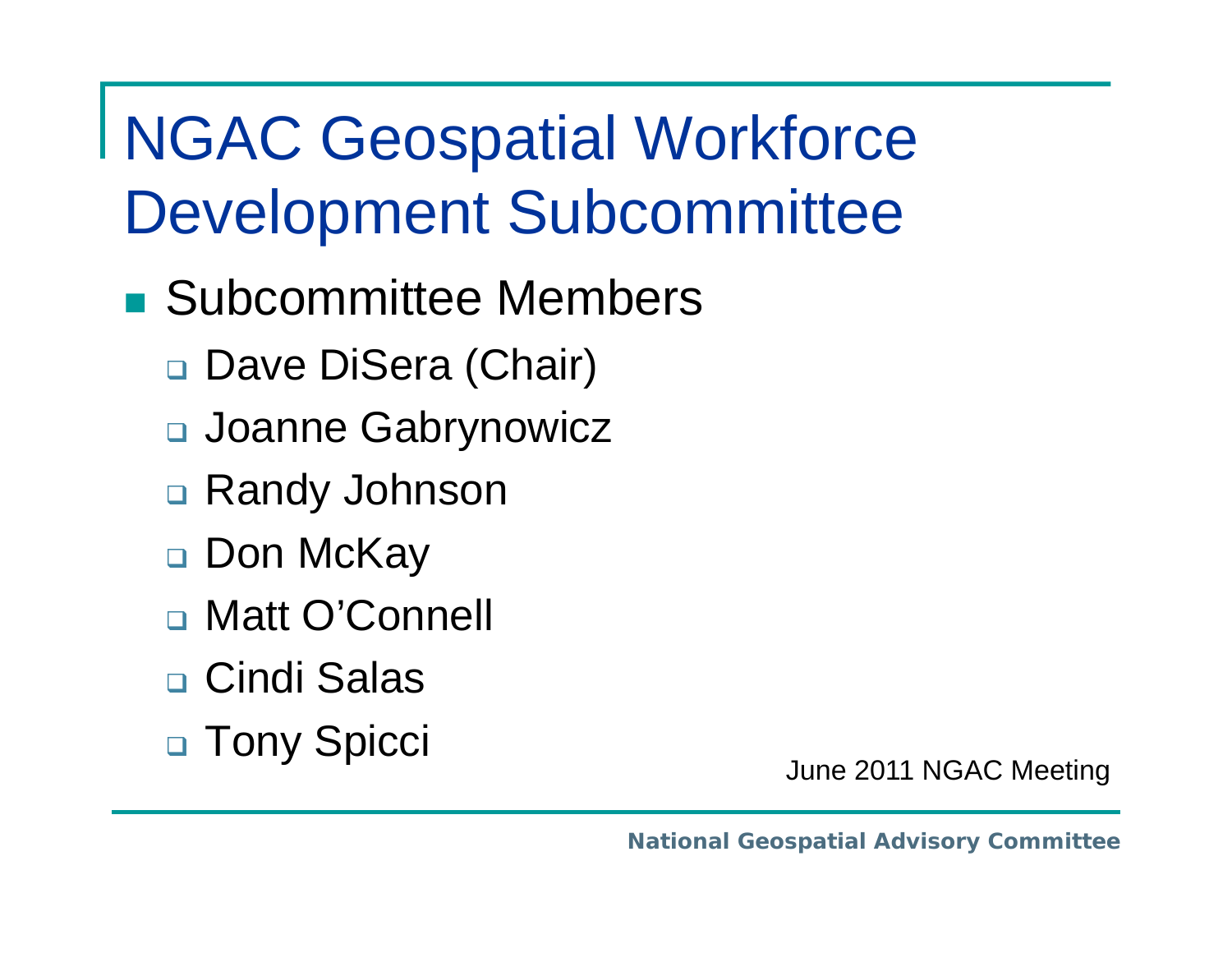#### **Purpose:**

"Provide recommendations on approaches to develop intergovernmental and public-private strategies to facilitate the development, training, and retention of a highly skilled workforce to meet the expanding geospatial needs of public and privatesector organizations. Examine opportunities for synergies with the Administration's Science, Technology, Engineering, and Mathematics (STEM) education initiatives."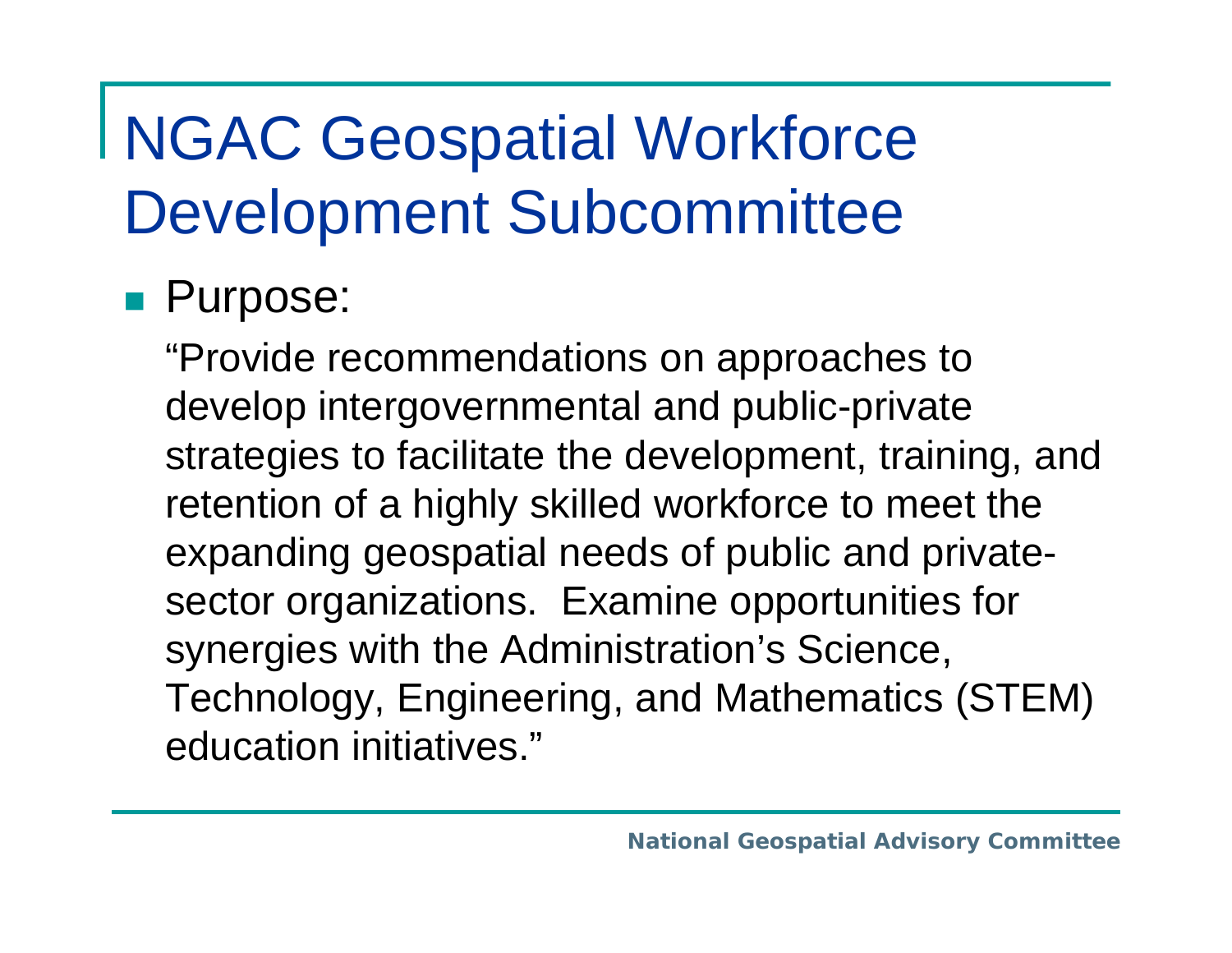### ■ 2010 Subcommittee Strategy Benefits:

- $\Box$  Public awareness of geospatial technologies and their applications are raised, and to make a better connection between the geospatial industry and diverse populations of potential workers
- $\Box$  Public and private organizations can build partnerships with educational institutions at all levels for creating effective and efficient Geospatial training and education, and recruitment programs
- $\Box$  Commercial, academic, nonprofit organizations, and all levels of government use a common set of Geospatial competencies to support systematic Geospatial learning and development of training and education programs and curricula
- $\Box$  Effective and compelling public outreach programs and informational materials about the Geospatial profession are distributed through existing DOL-supported education and information channels
- $\Box$  Standard skills describe the kinds of workers needed in the geospatial industry; improve employee recruitment and selection; and design geospatial technology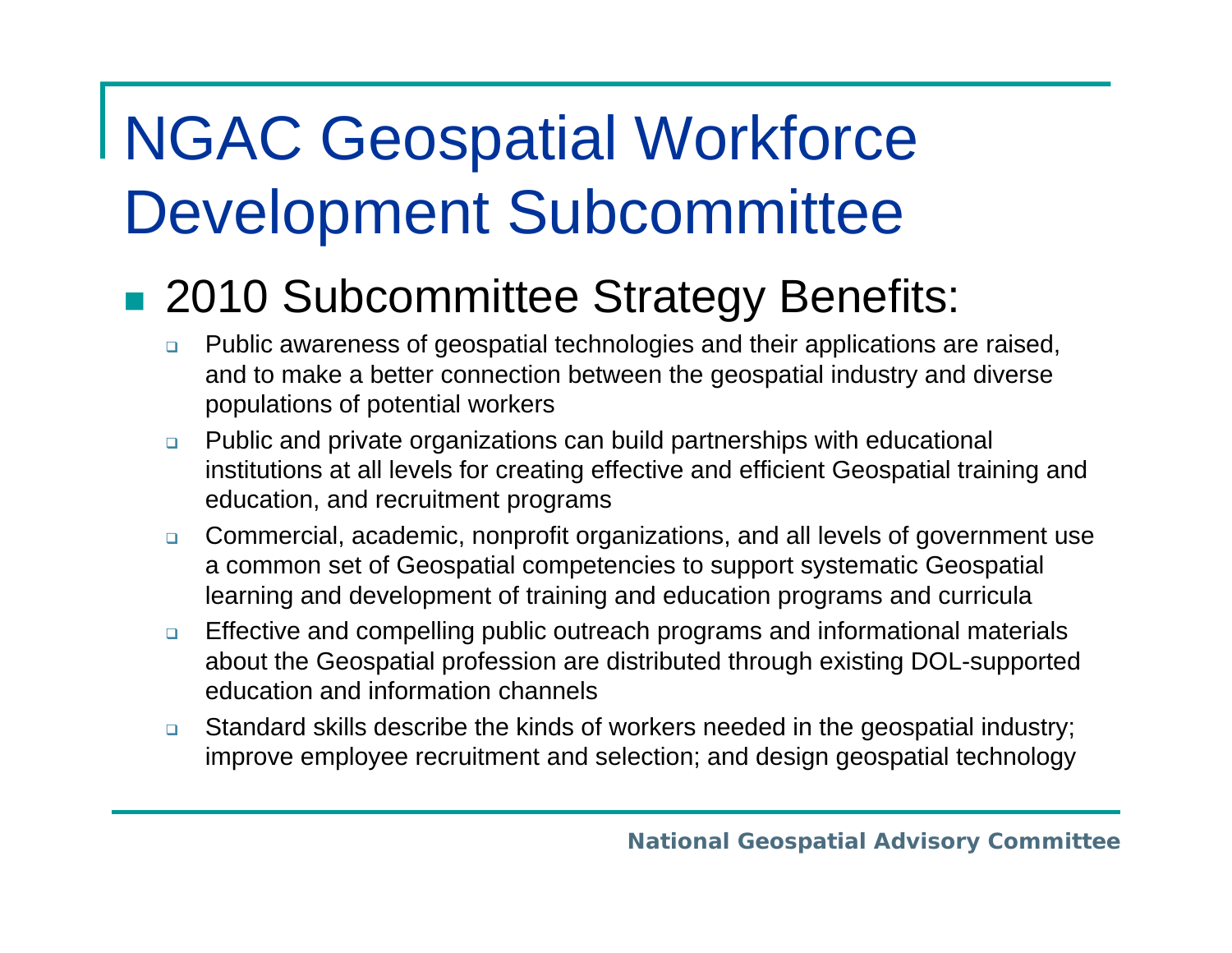- Activities to date:
	- □ Subcommittee drafted Action Plan in April
		- F. Focus on 5 areas
	- □ Subcommittee met on May 27 to:
		- F Review Subcommittee Purpose and 2010 Geospatial Workforce Development Benefits Strategy
		- F Review draft Action Plan and dates
		- × Assign teams to complete activities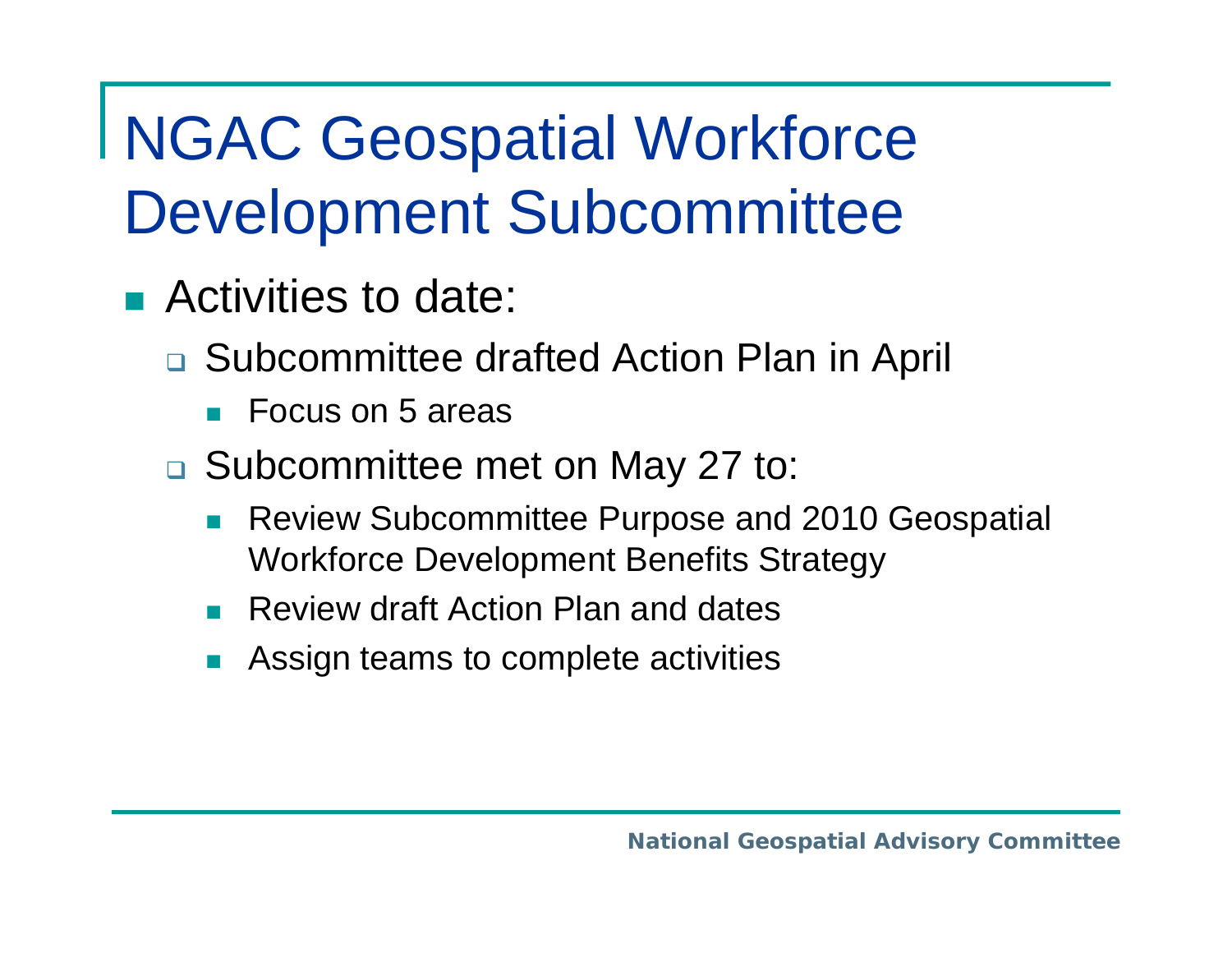| <b>Activity</b>                                                                                                                                                                                                                                                                      | <b>Who</b>                              | <b>When</b>                            | <b>Comment</b>                                                                                                                             |
|--------------------------------------------------------------------------------------------------------------------------------------------------------------------------------------------------------------------------------------------------------------------------------------|-----------------------------------------|----------------------------------------|--------------------------------------------------------------------------------------------------------------------------------------------|
| Examine opportunities for synergies with<br>the Administration's STEM education<br>initiatives.<br>• Assess opportunities to incorporate<br>Geospatial and Geomatics education into the<br>four STEM categories<br>• Assess potential role/involvement/support<br>from FGDC and NGAC | Matt O. &<br>Don M.                     | Sept 8th<br>of draft<br>White<br>Paper | Draft 2-3 page white paper on synergies<br>with STEM educational opportunities                                                             |
| Review activities of the President's<br>Council of Advisors for Science and<br>Technology (PCAST) and linkages with<br><b>STEM and 21st Century Geospatial Skills.</b>                                                                                                               | Joanne<br>$G.$ &<br>Randy J.,<br>Tricia | Sept 8th<br>of draft<br>White<br>Paper | Draft 2-3 page white paper on PCAST<br>linkages with STEM and 21st Century<br><b>Geospatial skills</b>                                     |
| Assess opportunities to utilize the DOL<br><b>Geospatial Competency Model to meet</b><br>Federal/State/Local/Tribal government and<br>private sector needs.                                                                                                                          | Dave D.<br>& Randy<br>J.                | Sept 8th<br>of draft<br>White<br>Paper | Draft 2-3 page white paper on<br>opportunities for using DOL Geospatial<br>Competency Model to meet government<br>and private sector needs |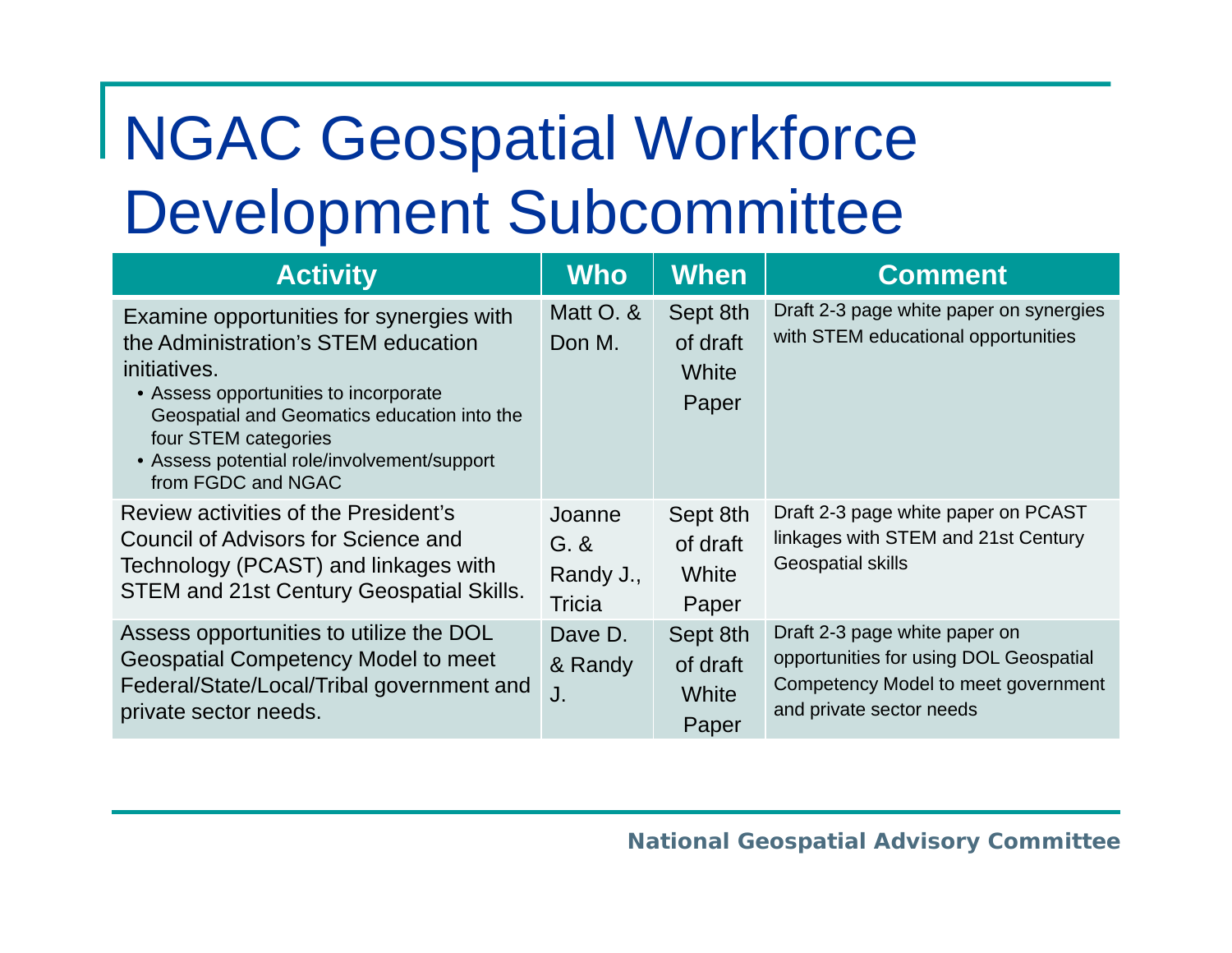| <b>Activity</b>                                                                                                                                                                                      | <b>Who</b>                             | <b>When</b>                            | <b>Comments</b>                                                                                                                                                                                          |
|------------------------------------------------------------------------------------------------------------------------------------------------------------------------------------------------------|----------------------------------------|----------------------------------------|----------------------------------------------------------------------------------------------------------------------------------------------------------------------------------------------------------|
| Review the existing "externally" focused<br><b>Federal GIS Standard Occupational</b><br>Classification (SOC) codes and compare<br>to "internally" focused Federal job series<br>codes.               | John<br>M./FGDC<br>Intern &<br>Dave D. | Sept 8th<br>of draft<br>White<br>Paper | Draft 2-3 page white paper on existing<br>externally focused GIS Standard<br>Occupational Classification codes<br>compared to internal job series codes                                                  |
| Assess opportunities to work with<br>geospatial industry associations and<br>educational institutions to identify and<br>document public-private geospatial<br>workforce development best practices. | Tony S. &<br>Cindi S.                  | Sept 8th<br>of draft<br>White<br>Paper | Draft 2-3 page white paper on<br>opportunities to collaborate with<br>geospatial industry associations and<br>educational institutions to identify<br>geospatial workforce development best<br>practices |